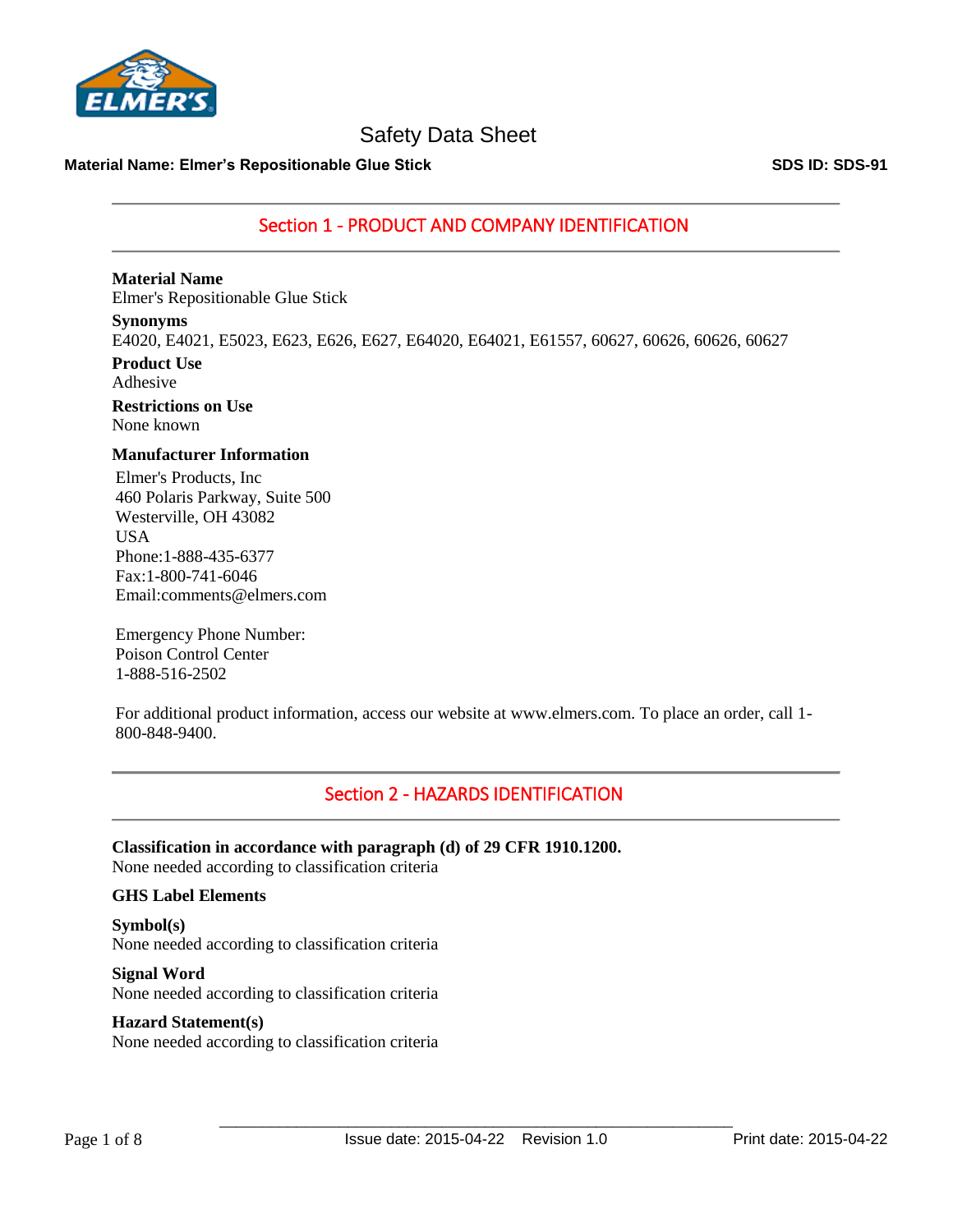

### **Material Name: Elmer's Repositionable Glue Stick SDS ID: SDS-91**

### **Precautionary Statement(s)**

### **Prevention**

None needed according to classification criteria

#### **Response**

None needed according to classification criteria

#### **Storage**

None needed according to classification criteria

### **Disposal**

Dispose of contents/container in accordance with local/regional/national/international regulations

### **Statement of Unknown Toxicity**

100% of the mixture consists of ingredient(s) of unknown acute toxicity.

### **Other Hazards**

No data available

### Section 3 - COMPOSITION / INFORMATION ON INGREDIENTS

| CAS           | <b>Component Name</b>   | <b>Percent</b> |
|---------------|-------------------------|----------------|
| Not available | Non-hazardous substance | 100            |

### Section 4 - FIRST AID MEASURES

### **Inhalation**

If adverse effects occur, remove to uncontaminated area. If discomfort persists, contact a physician.

### **Skin**

If on skin, wash immediately with plenty of soap and water. Get medical attention if irritation develops.

### **Eyes**

Remove contact lenses, if present and easy to do. IMMEDIATELY wash with large amounts of warm water, occasionally lifting upper and lower lids, until no evidence of chemical remains (at least 15-20 minutes). Get medical attention immediately.

### **Ingestion**

Rinse mouth thoroughly with water. Never give anything by mouth to an unconscious or convulsive person. Do NOT induce vomiting. Immediately call a POISON CENTER or doctor/physician.

### **Indication of any immediate medical attention and special treatment needed**

Treat symptomatically and supportively.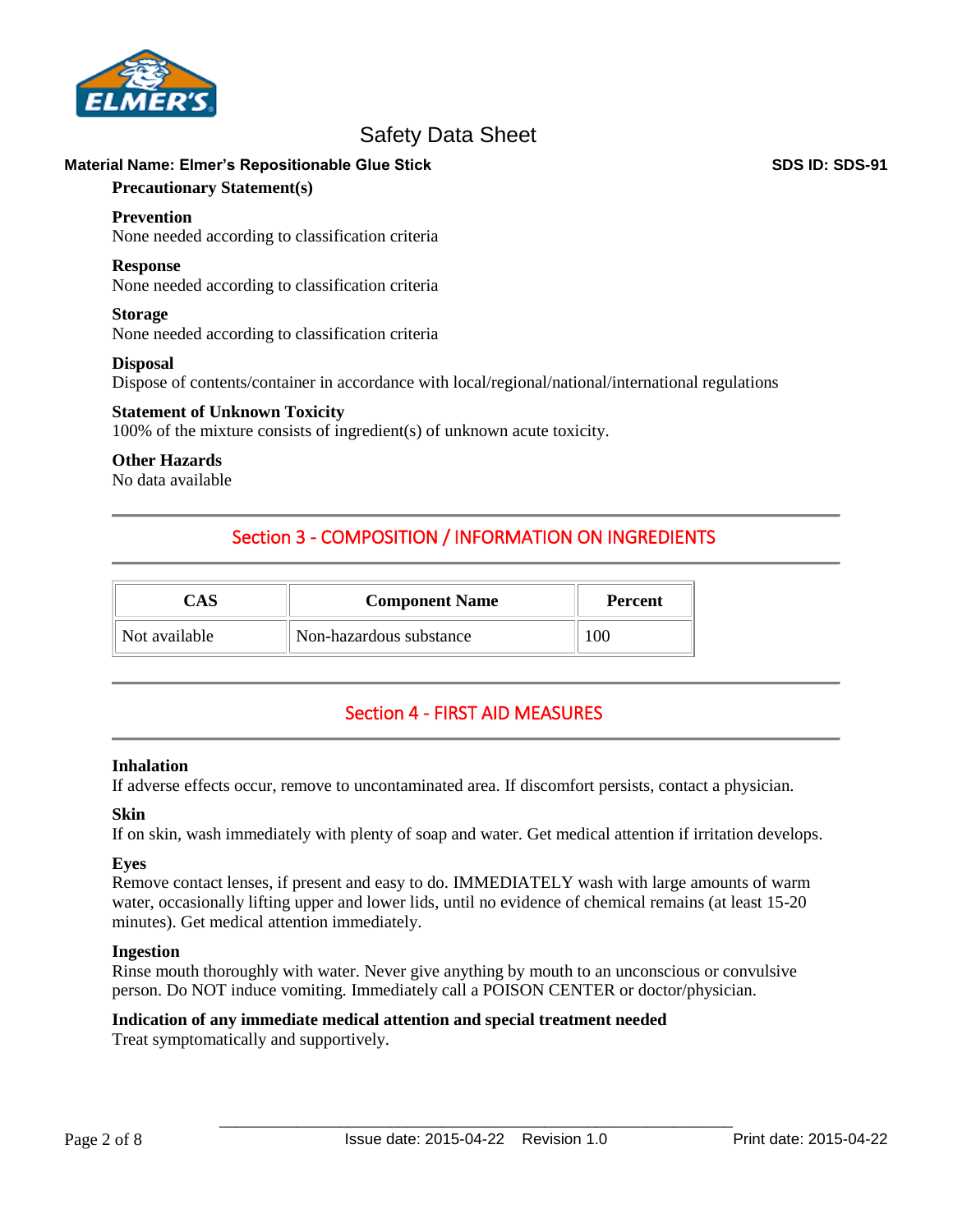

### **Material Name: Elmer's Repositionable Glue Stick SDS ID: SDS-91**

### **Most Important Symptoms/Effects**

### **Acute**

No information on significant adverse effects.

### **Delayed**

No information on significant adverse effects.

### Section 5 - FIRE FIGHTING MEASURES

### **Extinguishing Media**

**Suitable Extinguishing Media** Use carbon dioxide, regular dry chemical, regular foam or water.

# **Unsuitable Extinguishing Media**

None known.

**Special Hazards Arising from the Chemical** Slight fire hazard.

**Hazardous Combustion Products** oxides of carbon

### **Special Protective Equipment and Precautions for Firefighters**

Wear full protective fire fighting gear including self contained breathing apparatus (SCBA) for protection against possible exposure.

### **Fire Fighting Measures**

Move container from fire area if it can be done without risk. Avoid inhalation of material or combustion by-products. Stay upwind and keep out of low areas.

### Section 6 - ACCIDENTAL RELEASE MEASURES

### **Personal Precautions, Protective Equipment and Emergency Procedures**

See Section 8 for Personal Protective Equipment recommendations.

### **Methods and Materials for Containment and Cleaning Up**

Stop leak if possible without personal risk. Small spills: Absorb with sand or other non-combustible material. Collect spilled material in appropriate container for disposal.

### Section 7 - HANDLING AND STORAGE

### **Precautions for Safe Handling**

Wash thoroughly after handling.

### **Conditions for Safe Storage, Including any Incompatibilities**

None needed according to classification criteria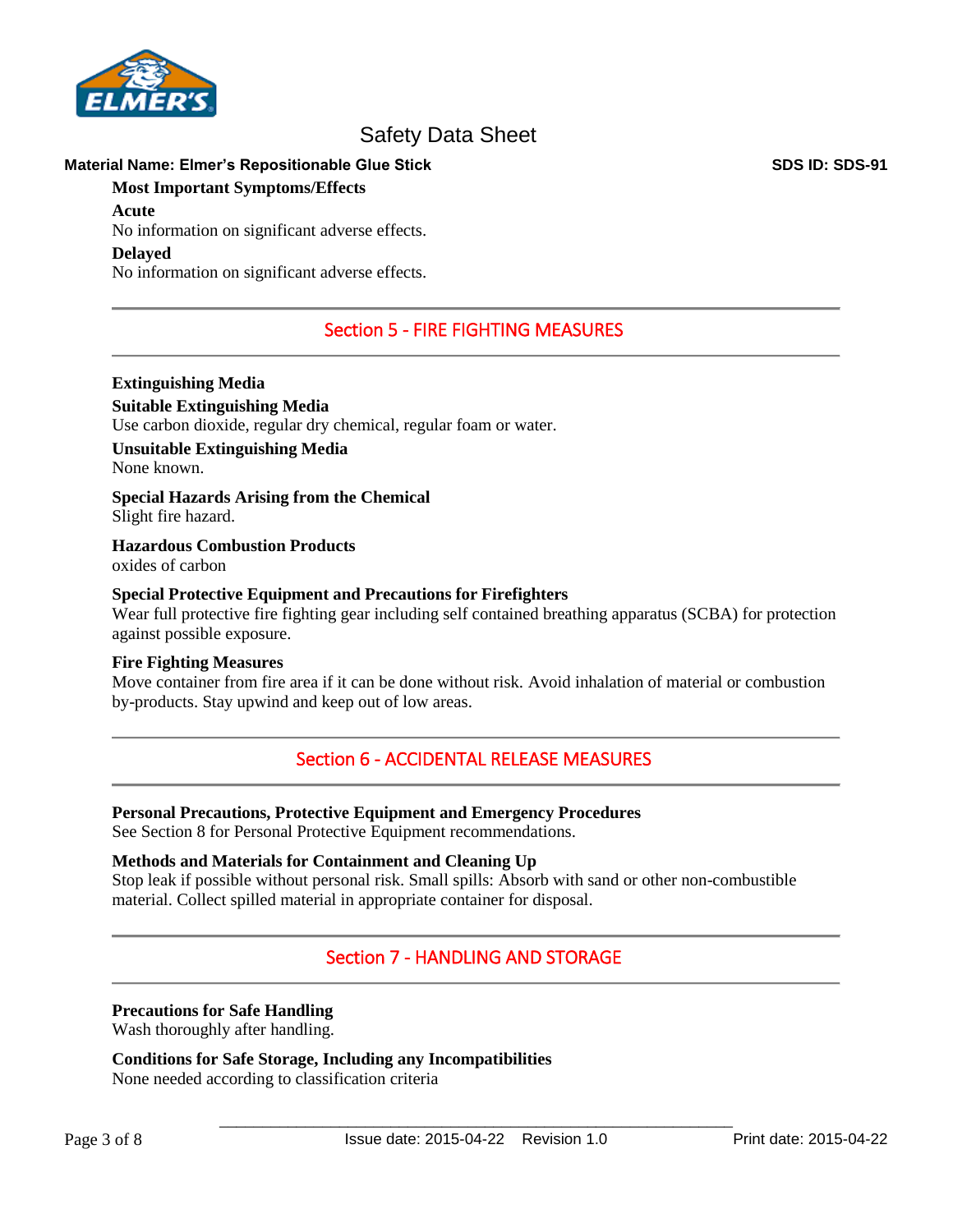

### **Material Name: Elmer's Repositionable Glue Stick SDS ID: SDS-91**

Store in accordance with all current regulations and standards. Keep separated from incompatible substances.

### **Incompatible Materials**

oxidizing materials

### Section 8 - EXPOSURE CONTROLS / PERSONAL PROTECTION

### **Component Exposure Limits**

ACGIH, NIOSH, EU, OSHA (US) and Mexico have not developed exposure limits for any of this product's components

### **Biological limit value**

There are no biological limit values for any of this product's components.

### **Engineering Controls**

Based on available information, additional ventilation is not required. Ensure compliance with applicable exposure limits.

### **Individual Protection Measures, such as Personal Protective Equipment**

### **Eye/face protection**

Eye protection not required under normal conditions.

### **Skin Protection**

Protective clothing is not required under normal conditions.

### **Respiratory Protection**

No respirator is required under normal conditions of use.

### **Glove Recommendations**

Protective gloves are not required under normal conditions.

### Section 9 - PHYSICAL AND CHEMICAL PROPERTIES

| Appearance                   | white solid   | <b>Physical State</b>            | solid           |
|------------------------------|---------------|----------------------------------|-----------------|
| Odor                         | mild odor     | <b>Color</b>                     | white           |
| <b>Odor Threshold</b>        | Not available | pH                               | $9.8 - 10.2$    |
| <b>Melting Point</b>         | Not available | <b>Boiling Point</b>             | $100\text{ °C}$ |
| <b>Freezing point</b>        | $0^{\circ}C$  | <b>Evaporation Rate</b>          | Not available   |
| <b>Boiling Point Range</b>   | Not available | <b>Flammability (solid, gas)</b> | Non-Flammable   |
| <b>Autoignition</b>          | Not available | <b>Flash Point</b>               | None            |
| <b>Lower Explosive Limit</b> | Not available | <b>Decomposition</b>             | Not available   |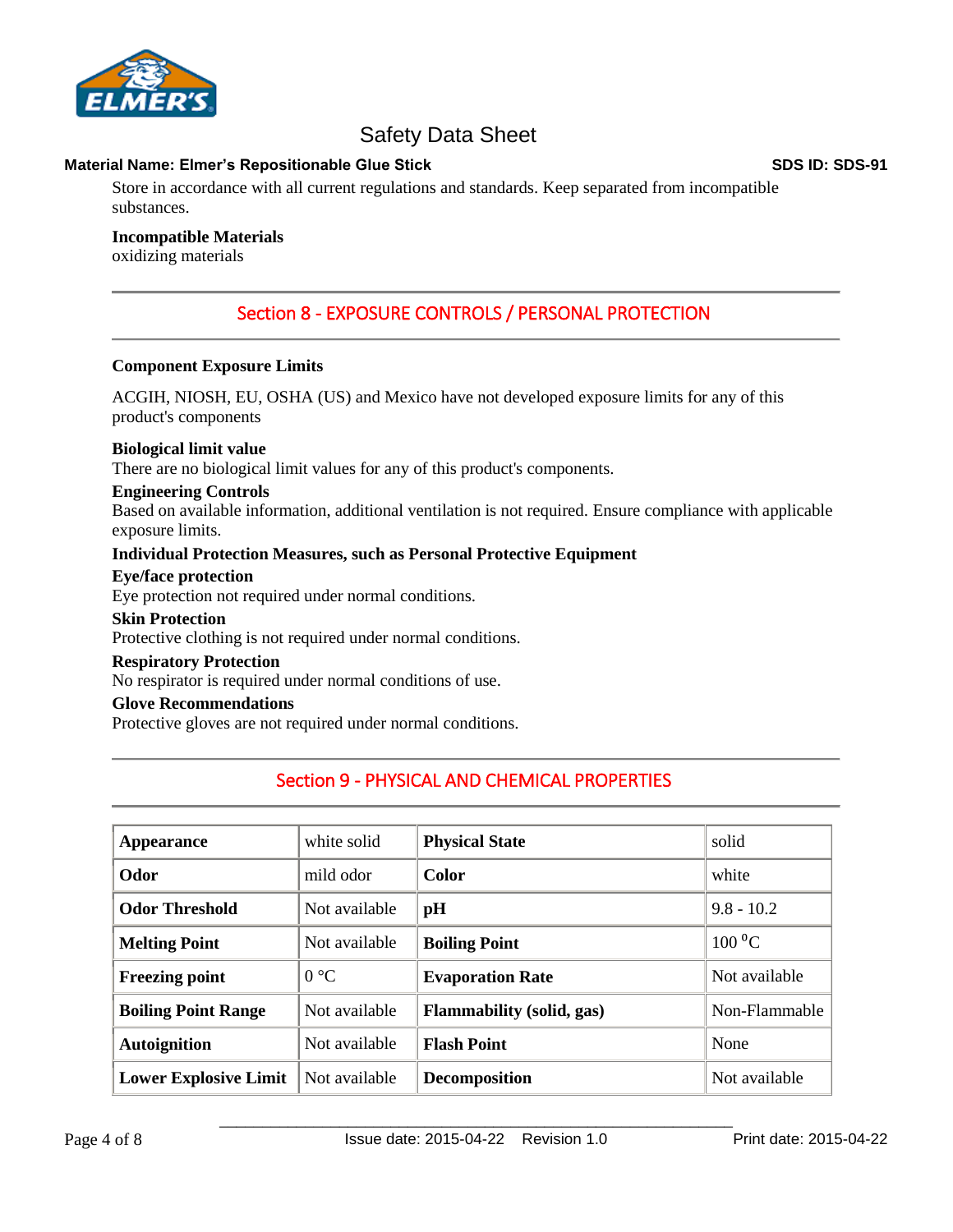

### **Material Name: Elmer's Repositionable Glue Stick SDS ID: SDS-91**

| <b>Upper Explosive Limit</b> | Not available   | <b>Vapor Pressure</b>                         | Not applicable |
|------------------------------|-----------------|-----------------------------------------------|----------------|
| Vapor Density (air=1)        | Not applicable  | <b>Specific Gravity (water=1)</b>             | $1.01 - 1.02$  |
| <b>Water Solubility</b>      | <b>Miscible</b> | <b>Partition coefficient: n-octanol/water</b> | Not available  |
| <b>Viscosity</b>             | Not available   | <b>Solubility (Other)</b>                     | Not available  |
| <b>Density</b>               | $8.4 - 8.5$     | <b>Physical Form</b>                          | solid          |

### Section 10 - STABILITY AND REACTIVITY

### **Reactivity**

Not known to occur.

### **Chemical Stability** Stable at normal temperatures and pressure.

### **Possibility of Hazardous Reactions**

Will not polymerize.

### **Conditions to Avoid**

Avoid heat, flames, sparks and other sources of ignition. Avoid contact with incompatible materials.

#### **Incompatible Materials** oxidizing materials

# **Hazardous decomposition products**

oxides of carbon

## Section 11 - TOXICOLOGICAL INFORMATION

### **Information on Likely Routes of Exposure**

### **Inhalation**

No information on significant adverse effects.

### **Skin Contact**

No information on significant adverse effects.

### **Eye Contact**

No information on significant adverse effects.

### **Ingestion**

No information on significant adverse effects.

### **Acute and Chronic Toxicity**

### **Component Analysis - LD50/LC50**

The components of this material have been reviewed in various sources and no selected endpoints have been identified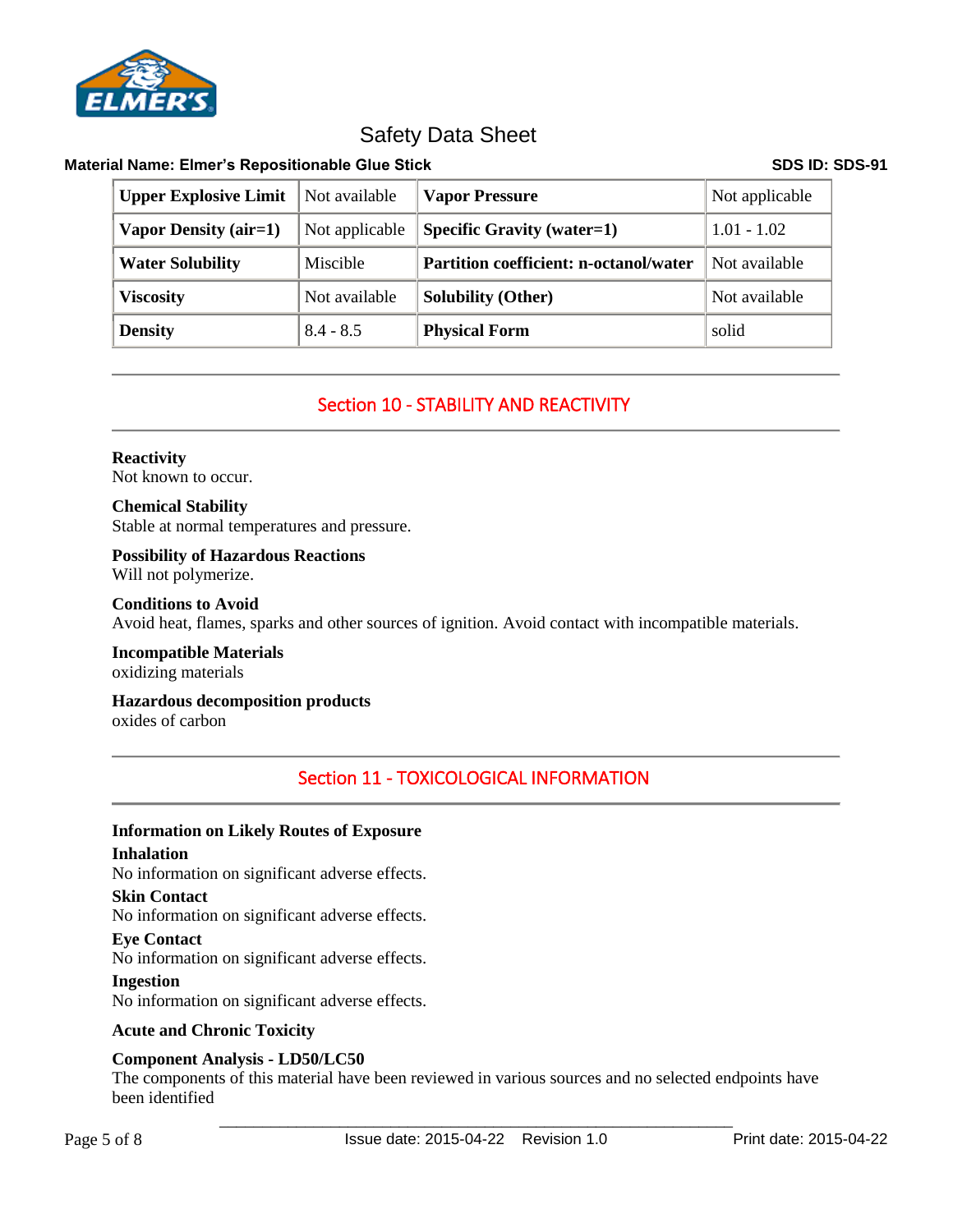

### **Material Name: Elmer's Repositionable Glue Stick SDS ID: SDS-91**

**Immediate Effects** No information on significant adverse effects.

### **Delayed Effects**

No information on significant adverse effects.

#### **Irritation/Corrosivity Data** No information on significant adverse effects.

**Respiratory Sensitization** No data available.

**Dermal Sensitization** No data available.

**Component Carcinogenicity** None of this product's components are listed by ACGIH, IARC, NTP, DFG or OSHA

**Germ Cell Mutagenicity** No data available.

#### **Reproductive Toxicity** No data available.

**Specific Target Organ Toxicity - Single Exposure** No data available.

**Specific Target Organ Toxicity - Repeated Exposure** No data available.

**Aspiration hazard** No data available.

**Medical Conditions Aggravated by Exposure** None known.

### Section 12 - ECOLOGICAL INFORMATION

### **Component Analysis - Aquatic Toxicity**

No LOLI ecotoxicity data are available for this product's components

### Section 13 - DISPOSAL CONSIDERATIONS

### **Disposal Methods**

Dispose of contents/container in accordance with local/regional/national/international regulations.

### **Component Waste Numbers**

The U.S. EPA has not published waste numbers for this product's components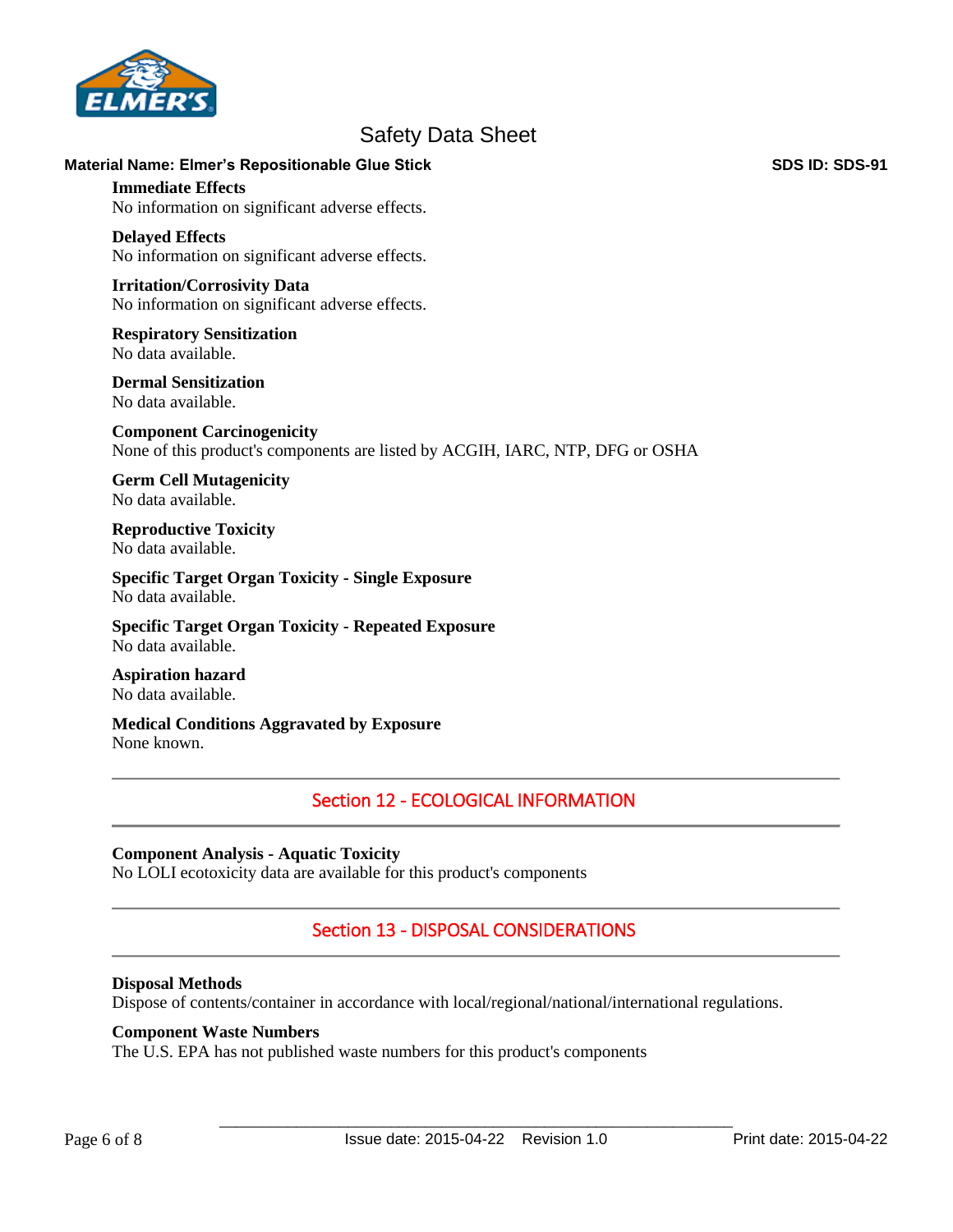

### **Material Name: Elmer's Repositionable Glue Stick SDS ID: SDS-91**

Section 14 - TRANSPORT INFORMATION

**US DOT Information: UN/NA #:** Not regulated

**IATA Information: UN#:** Not regulated

**TDG Information: UN#:** Not regulated

### Section 15 - REGULATORY INFORMATION

### **U.S. Federal Regulations**

None of this products components are listed under SARA Sections 302/304 (40 CFR 355 Appendix A), SARA Section 313 (40 CFR 372.65), CERCLA (40 CFR 302.4), TSCA 12(b), or require an OSHA process safety plan.

**SARA Section 311/312 (40 CFR 370 Subparts B and C) Acute Health:** No **Chronic Health:** No **Fire:** No **Pressure:** No **Reactivity:** No

### **U.S. State Regulations**

None of this product's components are listed on the state lists from CA, MA, MN, NJ or PA

### **Not listed under California Proposition 65**

### **Canadian WHMIS Ingredient Disclosure List (IDL)**

The components of this product are either not listed on the IDL or are present below the threshold limit listed on the IDL.

### Section 16 - OTHER INFORMATION

### **NFPA Ratings**

Health: 1 Fire: 1 Reactivity: 0 Hazard Scale:  $0 =$  Minimal  $1 =$  Slight  $2 =$  Moderate  $3 =$  Serious  $4 =$  Severe

### **Summary of Changes**

Updated SDS: 12/02/2014

### **Key / Legend**

ACGIH - American Conference of Governmental Industrial Hygienists; ADR - European Road Transport; AU - Australia; BOD - Biochemical Oxygen Demand; C - Celsius; CA - Canada; CAS - Chemical Abstracts Service; CERCLA - Comprehensive Environmental Response, Compensation, and Liability Act; CLP - Classification, Labelling, and Packaging; CN - China; CPR - Controlled Products